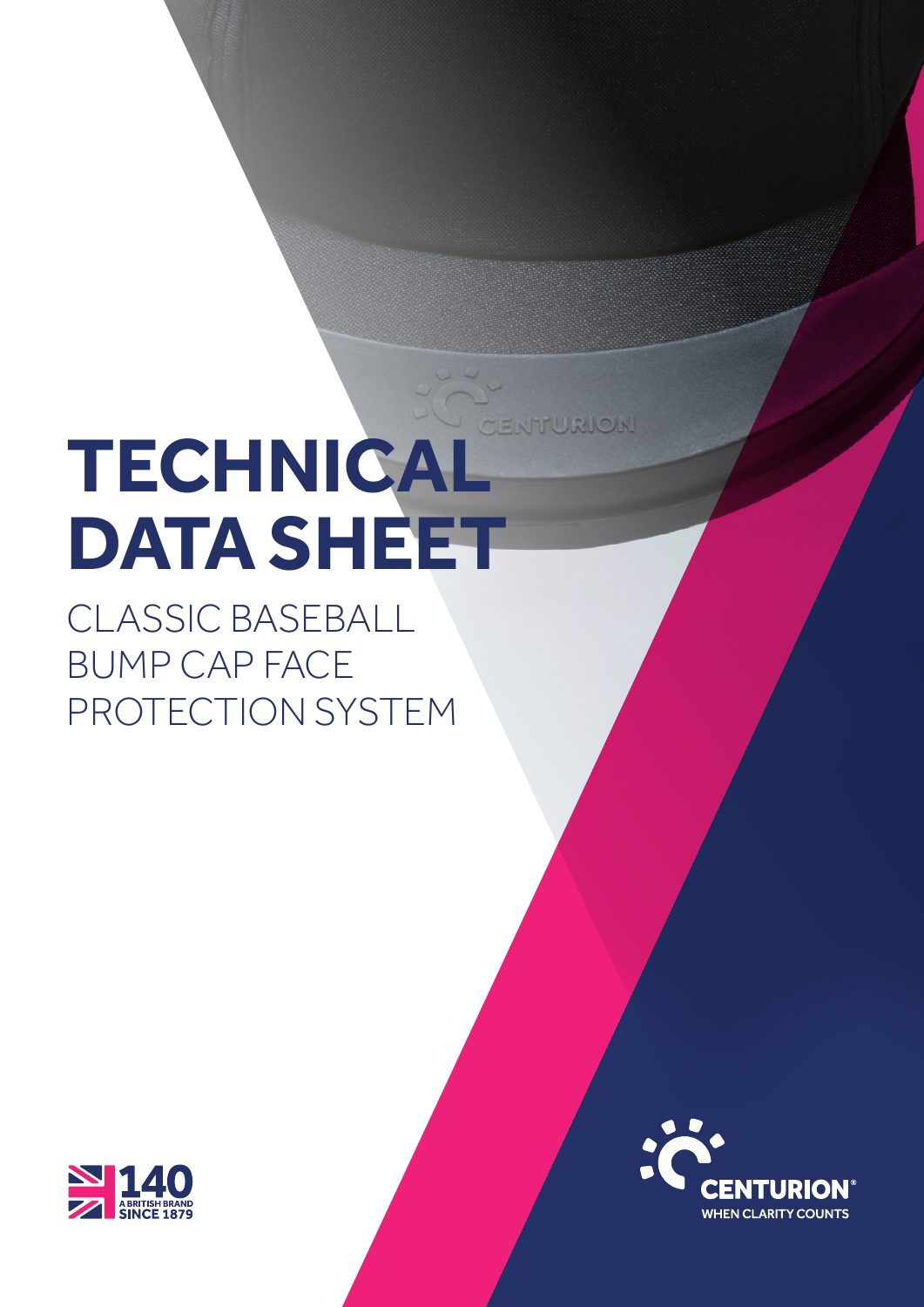# **CLASSIC BASEBALL BUMP CAP FACE PROTECTION**

**The range of Centurion baseball bump caps are now compatible with our Classic industrial face protection system to provide impact protection from flying debris.**

# **FEATURES AND BENEFITS**

- Classic Carrier certified to fit onto Centurion Baseball Bump Caps
- Ideal for when face protection AND lightweight head protection is required
- Carrier is removable (with clips remaining on caps) when face protection is not required
- Easy fit Polycarbonate face screen, approved to Grade B (Medium Energy Impact)

# **MARKETS**

- Automotive
- **Aerospace**
- Transport and Logistics
- **Utilities**
- **Engineering**
- FMCG, Food and Drink, Packaging, Recycling, Agriculture

## **SPECIFICATION: CLASSIC BUMP CAP CARRIER - CAP COMPATIBILITY**

|                   | Side Clip A                                       | Side Clip B     |  |  |  |  |  |
|-------------------|---------------------------------------------------|-----------------|--|--|--|--|--|
| <b>CAP 2000</b>   | 2 off each side                                   |                 |  |  |  |  |  |
| <b>CoolCap</b>    | 2 off each side                                   |                 |  |  |  |  |  |
| AirPro            | 1 off each side                                   | 1 off each rear |  |  |  |  |  |
| AirPro SecurePlus | 1 off each rear<br>1 off each side                |                 |  |  |  |  |  |
| Material          | Nylon                                             |                 |  |  |  |  |  |
| Weight            | 94q with 4 clips                                  |                 |  |  |  |  |  |
| Packaging         | 10 per box, box size 29 x 25 x 28cm, weight 2.1kg |                 |  |  |  |  |  |

#### **SPECIFICATION: FACE SCREEN**

| <b>Colour</b> | Clear                                              |
|---------------|----------------------------------------------------|
| Material      | 1mm Polycarbonate                                  |
| Length        | 200 <sub>mm</sub>                                  |
| For use with  | Classic Bump Cap Carrier                           |
| Weight        | 91g                                                |
| Packaging     | 10 per bag, bag size 36 x 20 x 1.2cm, weight 0.9kg |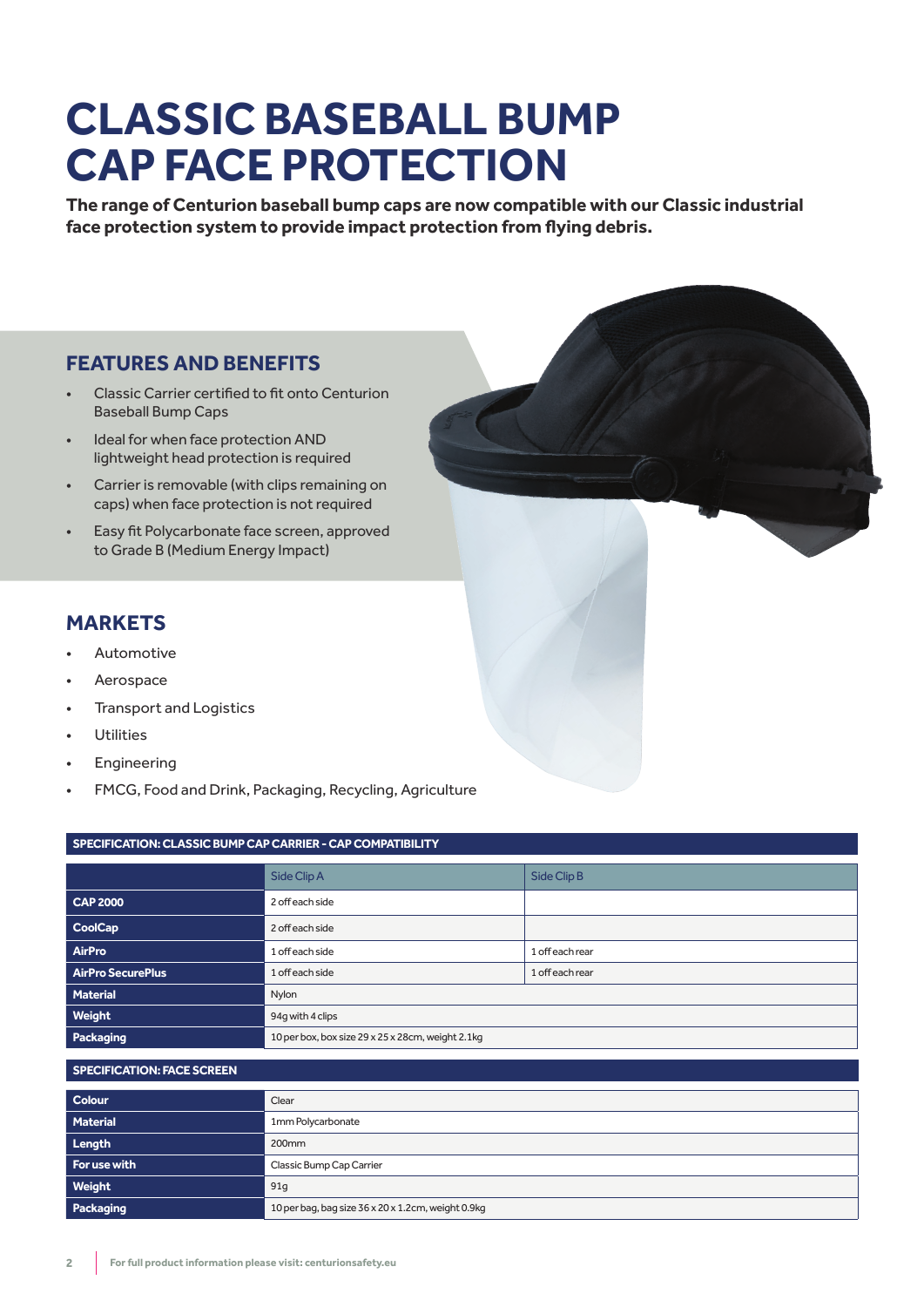| SPECIFICATION: CAP / FACE PROTECTION KIT                 |                     |                                                         |                        |                                |                                            |                         |                                                      |                                                    |                |                |          |              |              |           |                                                                                                                        |                                         |                                                                                                                                 |       |                       |
|----------------------------------------------------------|---------------------|---------------------------------------------------------|------------------------|--------------------------------|--------------------------------------------|-------------------------|------------------------------------------------------|----------------------------------------------------|----------------|----------------|----------|--------------|--------------|-----------|------------------------------------------------------------------------------------------------------------------------|-----------------------------------------|---------------------------------------------------------------------------------------------------------------------------------|-------|-----------------------|
| Cap                                                      |                     | AirPro SecurePlus Navy Blue Baseball Bump Cap           |                        |                                |                                            |                         |                                                      |                                                    |                |                |          |              |              |           |                                                                                                                        |                                         |                                                                                                                                 |       |                       |
| <b>Face Protection</b>                                   |                     | Classic Bump Cap Carrier and Screen                     |                        |                                |                                            |                         |                                                      |                                                    |                |                |          |              |              |           |                                                                                                                        |                                         |                                                                                                                                 |       |                       |
| Packaging                                                |                     | 1 kit per box, box size 43.5 x 13 x 25cm, weight 0.52kg |                        |                                |                                            |                         |                                                      |                                                    |                |                |          |              |              |           |                                                                                                                        |                                         |                                                                                                                                 |       |                       |
| <b>EUROPEAN AND INTERNATIONAL STANDARDS WITH OPTIONS</b> |                     |                                                         |                        |                                |                                            |                         |                                                      |                                                    |                |                |          |              |              |           |                                                                                                                        |                                         |                                                                                                                                 |       |                       |
| <b>Product code</b>                                      |                     | EN 166:2001: Personal Eye Protection                    |                        |                                |                                            |                         |                                                      | EN 169: 2002                                       |                | EN 170: 2002   |          | EN 171: 2002 | EN 172: 1995 |           | requirements for the testing and certification<br>of face shields for electrical works<br>GS-ET-29 Rev 1 Supplementary |                                         | Standard for Occupational and Educational<br>ANSI/ISEA Z87.1 2010 American National<br>Personal Eye and Face Protection Devices |       |                       |
|                                                          | F-Low Energy Impact | <b>B</b> - Medium Energy Impact                         | A - High Energy Impact | Optical Class<br>$\frac{1}{1}$ | <b>Liquid droplets</b><br>$\overline{5}$ – | 9 - Molten Metal Splash | T-High Speed Particles at<br>extremes of temperature | Electric Arc<br>$\overset{\shortparallel}{\infty}$ | Scale Number 3 | Scale Number 5 | $2C-1,2$ | $2 - 1,2$    | $4 - 5$      | $5 - 2,5$ | $5 - 3,1$                                                                                                              | Class 1 4 kA (3.2 cal/cm <sup>2</sup> ) | Class 2 7 kA (10.1 cal/cm <sup>2</sup> )                                                                                        | Z87.1 | Z87.1+ (Impact Rated) |
| 9946473                                                  |                     | u.                                                      |                        |                                | o (                                        |                         |                                                      |                                                    |                |                |          |              |              |           |                                                                                                                        |                                         |                                                                                                                                 |       |                       |

### **Care and Maintenance**

#### **Storage**

Can be stored and transported in original packaging at ambient temperature (0°C to + 30°C).

They may be stored in the dark for up to 5 years. Storage in direct sunlight, extremes of temperature and in a fashion that is liable to distort is not recommended.

#### **Lifetime:**

These products have been designed to have an in-use life of up to 5 years.

It is recommended that after 5 years the product is destroyed. Excessive wear and tear can considerably reduce the lifespan of the product.

#### **Cleaning:**

Clean using warm soapy water and soft cloth. Care must be taken to avoid scratching.

#### **Disposal:**

Recycling is preferred when possible. Look out for the recycling symbol for material category.

| Product Codes |                                                          |                |                |  |  |  |  |  |  |
|---------------|----------------------------------------------------------|----------------|----------------|--|--|--|--|--|--|
| Product code  | <b>Description</b>                                       | Case bar code  | Unit bar code  |  |  |  |  |  |  |
| 9946472       | Classic Bump Cap Carrier                                 | 05056375419607 | 05056375419591 |  |  |  |  |  |  |
| 9946473       | Classic Bump Cap Polycarbonate Clear Face Screen         | 05056375419614 | 05056375419621 |  |  |  |  |  |  |
| 9947270       | AirPro SecurePlus Navy Blue Bump Cap Face Protection Kit | 05056375426070 | 05056375426087 |  |  |  |  |  |  |